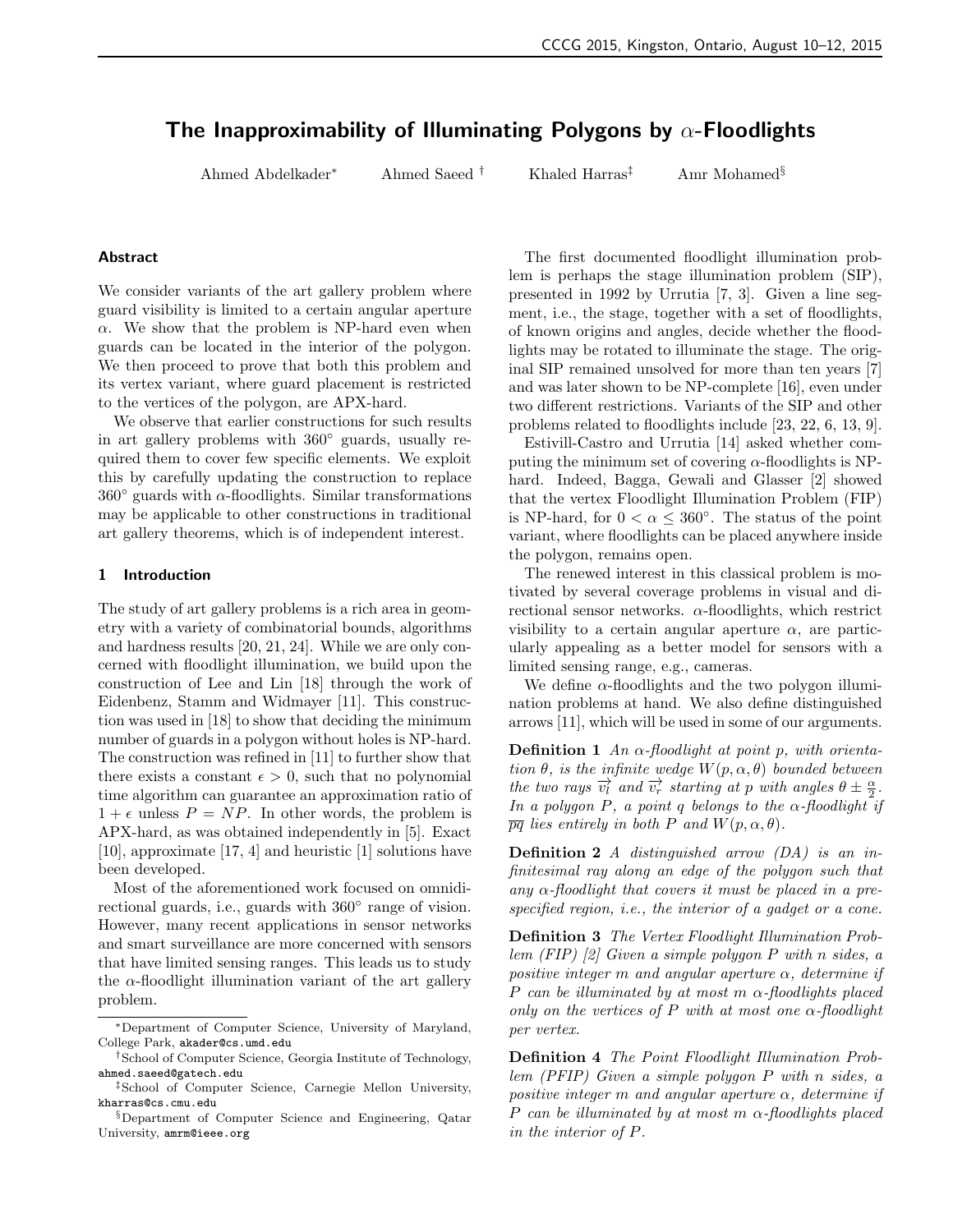In both FIP and PFIP, floodlights can be oriented in any direction as long as  $P$  is illuminated. However, to verify a given solution in polynomial time, we cannot deal with arbitrary orientations. To remedy this, [2] introduced a flushing restriction which brings FIP into NP. As our main result uses a gap-preserving reduction from 5-OCCURRENCE-MAX-3-SAT (FOM-3SAT), which we define below, a similar restriction will be necessary. When the restriction is in effect, we prefix the problem name with the letter R. We define flushing as follows:

**Definition 5** An  $\alpha$ -floodlight is flush with the vertices of the polygon P if at least one of  $\overrightarrow{v_l}$  or  $\overrightarrow{v_r}$  passes through some vertex of P, different from p, such that  $\theta$  is determined implicitly.

Definition 6 (FOM-3SAT) Given a boolean formula Φ in conjunctive normal form, with m clauses and n variables, 3 literals at most per clause, and 5 literals at most per variable, find an assignment of the variables that satisfies as many clauses as possible.

We develop a construction for point  $\alpha$ -floodlights and outline how to adapt it for vertex  $\alpha$ -floodlights. This allows us to obtain the following.

Theorem 7 PFIP is NP-hard.

Theorem 8 RPFIP is NP-complete.

Theorem 9 RFIP is APX-hard.

Theorem 10 RPFIP is APX-hard.

The construction in [2] utilizes beam machine gadgets [8] to control the visibility of the  $\alpha$ -floodlight guards in FIP. In Section 2, we develop beam machines for point  $\alpha$ -floodlights in addition to the *Point*  $\alpha$ -*Floodlight Gad* $get$  (PFG) to have corresponding tools in PFIP. This immediately yields Theorems 7 and 8 by plugging the new gadgets in the construction from [2].

In Section 3, we start by examining the construction of [11] and describe how 360◦ guards can be replaced with  $\alpha$ -floodlights without changing the essence of the construction. The main observation is that while guards can see in all directions, the construction only requires them to guard few specific elements or regions. We exploit this to carry over the construction of [11] from the  $360°$  guard setting to the  $\alpha$ -floodlight setting, and carry along the result obtained in the former to get Theorems 9 and 10.

# 2 Point  $\alpha$ -floodlights

We develop the *Point*  $\alpha$ -*Floodlight Gadget (PFG)* and use it to create a Point  $\alpha$ -Floodlight Beam Machine (BM). Then, we discuss the extension of [2] using the new BM to obtain the first proof of Theorem 7.



Figure 1: PFGs and Abstract Beam Machine (ABM).

# 2.1 PFG

The building block of our construction is the Point Floodlight Gadget (PFG) in Figure 1a. The PFG is attached to the polygon through its mouth and extrudes outside forming a cavity. The cavity is the union of two overlapping wedges. Both wedges share the same axis with one outward wedge looking into the cavity and one inward wedge extending into the interior of the polygon. The extrusion includes two ears which require an  $\alpha$ -floodlight guard at the apex of the outward wedge to cover their pockets. Depending on how the PFG is used in a larger gadget, the PFG can be configured such that a second  $\alpha$ -floodlight at the apex of the inward wedge is either optional or obligatory. Note that both  $\alpha$ -floodlights would satisfy the flushing condition.

When using vertex  $\alpha$ -floodlights, a PFG equivalent is just an ear vertex. We refer to both as PFGs and use a trapezoidal symbol in our schematic diagrams as a placeholder for the appropriate PFG. Figure 1a demonstrates the correspondence.

#### 2.2 Beam Machines

Beam machine gadgets were introduced in [8] which showed the hardness of finding a minimum convex cover for a given polygon. The beam machine (BM) is a butterfly shaped extrusion that attaches to the polygon through a mouth. The internal design of the BM requires 4 convex polygons to cover the BM itself and allows one of two slim polygons, i.e., beams, to shoot into the interior of the polygon in two different directions. The construction needed such shooting beams to cover other parts of the polygon, i.e., dents, which corresponds to the satisfaction of boolean clauses by the assignment of their literals. This enabled a reduction from 3SAT to show the problem is NP-hard.

BMs were reused in [2] to force the inclusion of one of two vertex  $\alpha$ -floodlights in a construction similar to the one in [8]. The BMs in [2] required 3 vertex  $\alpha$ floodlights to cover their interior and could shoot *light* beams to illuminate their dents. Again, this enabled a reduction from 3SAT to show that FIP is NP-hard.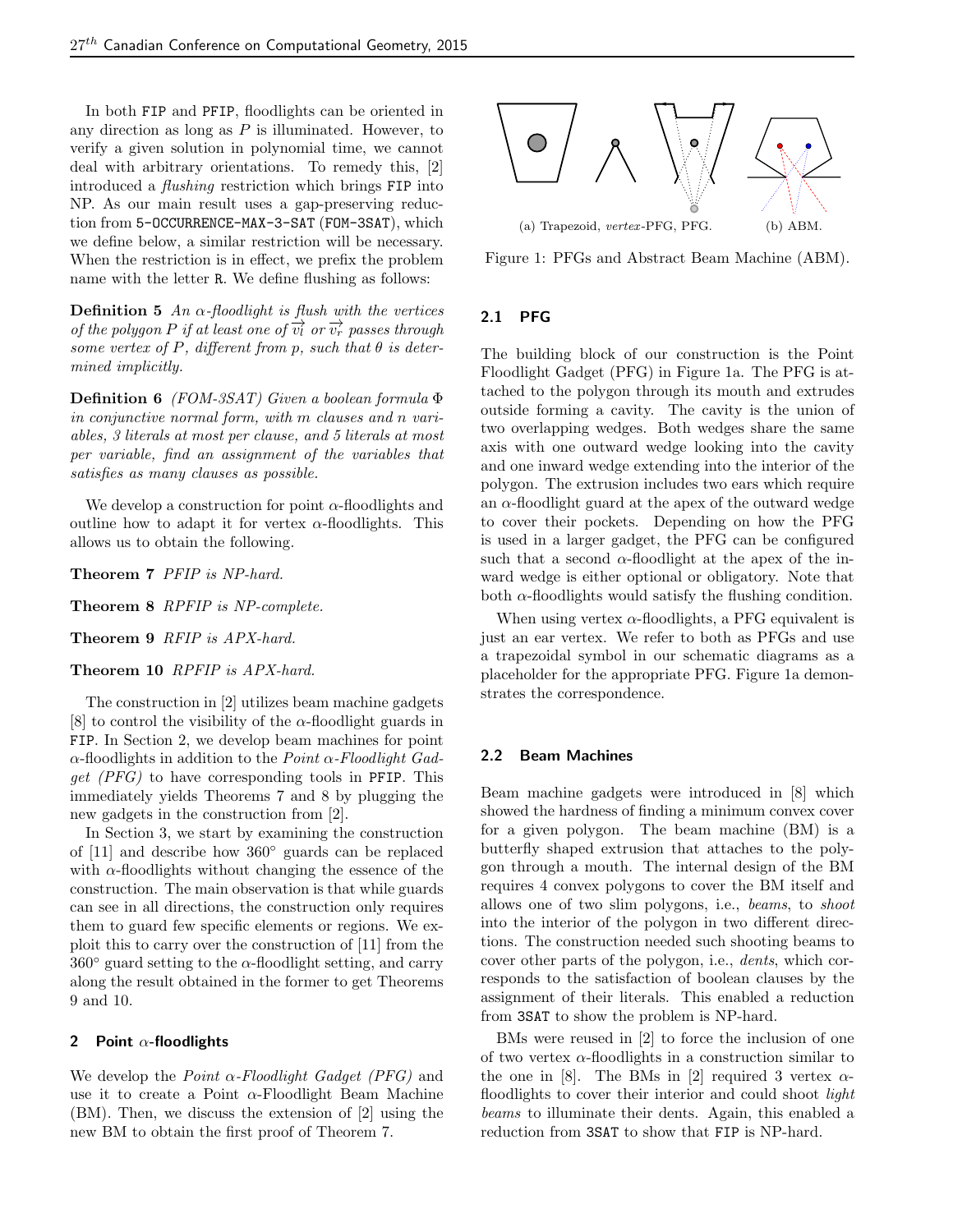A BM can be stretched and skewed to control the beams, which need not be symmetric. We abstract BMs as an extrusion with two potential points for  $\alpha$ floodlight placement, as in Figure 1b. We identify True and False with the red and blue colors, respectively.

We can now develop a BM for point  $\alpha$ -floodlights. The BM is basically one big PFG to create the two wings of the butterfly plus one PFG on each side to extrude two cavities on the upper sides of the wings. All 3 PFGs require 2 floodlights each, e.g. the big PFG needs one guard for the edge denoted Z and another for  $Z'$  as in Figure 2. The mouth is designed to require one  $\alpha$ -floodlight at one of the two cavities denoted  $B$  and  $B'$ , which results in the two BM configurations. We identify the red and blue points of the ABM with B and  $B'$ , respectively. The BM requires 7  $\alpha$ -floodlights which all satisfy the flushing condition by construction.

#### 2.3 Updating the reduction by Bagga et al. [2]

Using the point  $\alpha$ -floodlight BM and PFG, it is straightforward exercise to update the construction in [2]. The Background of Variable Generator requires 4 PFGs at vertices  $\{v_4, v_{11}, v_{13}, v_{20}\}$  where the inward wedge of the PFGs at either  $v_4$  or  $v_{20}$  is used to specify an assignment for the variable, for a total of 7 point  $\alpha$ -floodlights. Each literal is represented by a BM and the final polygon requires a single PFG contributing 2 additional  $\alpha$ floodlights. Given a 3SAT instance with  $m$  clauses and  $n$  variables, the PFIP instance output by the reduction can be covered using  $21m + 7n + 2$  point  $\alpha$ -floodlights iff the 3SAT instance is satisfiable. This yields Theorem 7. As all our gadgets satisfy the flushing condition, Theorem 8 follows as well. These two theorems also follow from the construction presented in the next section.

#### 3 Reusing the construction of Eidenbenz et al. [11]

[18] showed that determining the minimum number of guards to cover an art gallery is NP-hard. They presented a construction for vertex guards and showed how it can be modified to yield similar results for the edge and point variants. [11] followed the lines of the reduction in [18] to describe a gap-preserving reduction from the MAXSNP-complete FOM-3SAT, which shows these problems are APX-hard. In doing so, [11] gives a detailed construction for all gadgets to guarantee certain properties necessary for the gap-preserving reduction. A similar approach was applied to the construction in [8] for the problem of finding a minimum convex cover to show it is APX-hard as well [12]. Later on, [15] assigned weights to the edges of the construction of [11] to show that maximizing the guarded boundary of an art gallery is APX-hard. For that problem, a constantfactor approximation was developed earlier [19], so the The BM is a second by two reasonable to the contract of the second between the second between the second by two reasons of the second by two reasons of the second by the second by the second by the second of the second of



Figure 2: BMs for different values of  $\alpha$ .

We briefly recall the construction of [11] before we list our observations and the modifications we apply.

## 3.1 Recalling the gadgets of [11]

**Literal pattern** for literal  $l$  is a triangular extrusion with a spike that requires one *literal guard* at one of two locations called  $T^{lit}(l)$  and  $F^{lit}(l)$ .

Clause pattern for clause  $c_i$  uses 3 literal patterns  $l_i(c_i)$  such that it can be covered iff at least one literal is assigned a guard at its  $T^{lit}(l_j(c_i)).$ 

Variable pattern for variable  $x_k$  has two quadrilateral extrusions called legs and a tail that requires one variable guard at one of two locations called  $T^{var}(x_k)$ and  $F^{var}(x_k)$ .

Ear pattern is a cavity at the top-left corner of the final polygon which hosts one ear guard w that covers the ear itself plus the background quadrilateral supporting the gadgets which define the polygon and all left and right legs of the variable patterns.

Spike pattern for a literal is a tiny extrusion in the legs of its variable pattern to ensure consistent truth assignments. The spike pattern is a cone that, in a canonical solution, must be covered by either the variable guard of the leg containing it or the literal guard tied to it. Positive and negative literal guards are tied to their variable by a spike in the appropriate leg.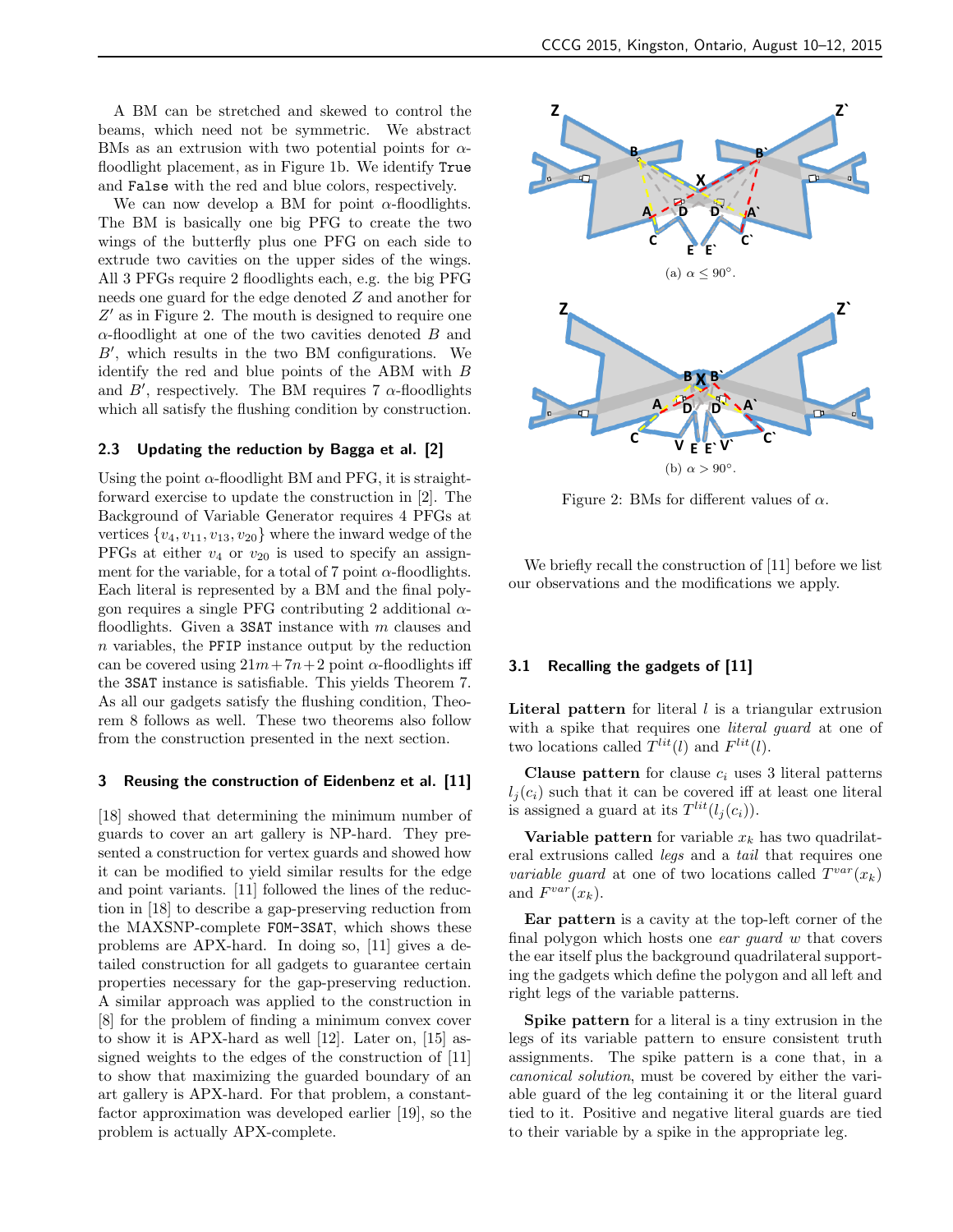## 3.2 Observations and modifications

Spike patterns are only a subset of the guard's visibility polygon. A guard can typically see a much larger area containing the spike pattern. When using  $\alpha$ -floodlights, located in a BM, it is only necessary that the spike extrusion is covered by the beam the floodlight shoots through the BM's mouth.

 $T^{lit}$  and  $F^{lit}$ . The only functions these two locations may serve are: (1) Cover the interior of the literal gadget. (2) Cover the corresponding spikes in the variable gadget. (3) Satisfy the clause. When using BMs, (1) will be taken care of by the design of the BM. (2) and (3) turn out to be difficult to achieve using a single  $\alpha$ floodlight. To remedy this, we use two coupled BMs per literal to collectively support two configurations corresponding to the assignment of the literal's variable. Figure 3 illustrates the coupling technique. Basically, we copy the TRUE signal communicated through the spike in the variable pattern by introducing a dent. A literal can satisfy the clause iff the BM at the top is allowed to shoot its left beam. This would only work if the dent is covered by the BM to the right which only happens iff this BM is allowed to shoot its TRUE beam. In addition, we ensure that no single floodlight can cover two such dents.

This allows us to redesign the clause pattern as in Figure 4. Satisfying a clause corresponds to illuminating the dent containing the DA denoted by 2. This dent is adjusted such that it may not be illuminated by a floodlight in any of the spike patterns of the 3 literals of that clause. A single PFG at the top left corner covers the background quadrilateral of the clause pattern and DA-1, which only leaves uncovered the interiors of the BMs, their dents and DA-2.



Figure 3: Coupled BMs. Dent must be covered.

**Locating**  $T^{lit}$  and  $F^{lit}$ . These two vertices of the literal pattern are at a distance controlled by two arbitrary constants [11]: (1) Distance between  $T^{lit}$  and  $s_6$ . (2) Distance between  $s_6$  and the vertical line  $v'$ . They can be made arbitrarily close as required by the BM to enable shooting the beams to illuminate the corresponding spikes. Finally, we move these locations along the lines defined by the spike patterns to place the BMs on an oblique edge in the clause pattern to give it more flexibility to adjust all BMs and beams to cover their assigned targets. Note that we only generate a restricted class of the spike patterns constructed by the algorithm in [11], but otherwise we do not move them. This preserves the property that no 3 spike patterns of 3 different legs intersect in a common point per Lemma 1 in [11].

**Switching**  $T^{lit}$  and  $F^{lit}$ . The roles played by either of these two locations is determined by the spikes they are tied to, which depends on the literal being positive or negative. In addition,  $T^{lit}$  can satisfy the clause while  $F^{lit}$  cannot. To avoid changing the construction in [11] by much, we effectively exchange the roles of the guards at  $T^{lit}$  and  $F^{lit}$  such that  $F^{lit}$  is the location that can satisfy the clause. While this would not work for the literal pattern in [11], we will be replacing it anyway with a BM.

**Moving**  $F^{lit}$ . Due to the modifications we apply to the variable pattern, we identify  $F^{lit}$  with  $s_4$  instead of  $s_5$ . We then move it along to find its location in the BM attached to the oblique edge. Again, while this does not make sense in the construction of [11], we are only interested in the coordinates produced for these vertices. In particular, we only need to make sure the spike patterns in the construction of [11] include the locations of the  $\alpha$ -floodlights inside their literal BMs.

Limiting the required aperture  $T^{var}$  and  $F^{var}$ . Each of these two vertex guards is required to cover the variable pattern's tail in addition to the literal spikes in its leg. This implies the effective range of vision is bounded by the variable tail and the lowest spike in the leg. To make sure a single  $\alpha$ -floodlight can cover both the variable tail and all the spikes in its leg, we require that literal patterns are far enough to the right from all variable patterns such that the lowest spike in any leg does not require an aperture larger than  $\alpha$ . Adjusting the variable tail accordingly can be achieved by stretching the variable pattern as shown in Figure 5.

 $T^{var}$  and  $F^{var}$  for vertex  $\alpha$ -floodlights. As we only assign one guard to either of these two locations, the cavity of the unassigned vertex-PFG, as in Figure 5, will need to be covered. This can be achieved by cutting off the left supporting edge of the vertex-PFG such that the cavity is covered by the ear guard. Note that the right supporting edge is still sufficient for the variable guards to satisfy the flushing condition.

The ear pattern and the final polygon. We replace the ear pattern with a PFG and stretch the polygon to include the background quadrilateral and the legs of all variable patterns in the PFG's inward wedge.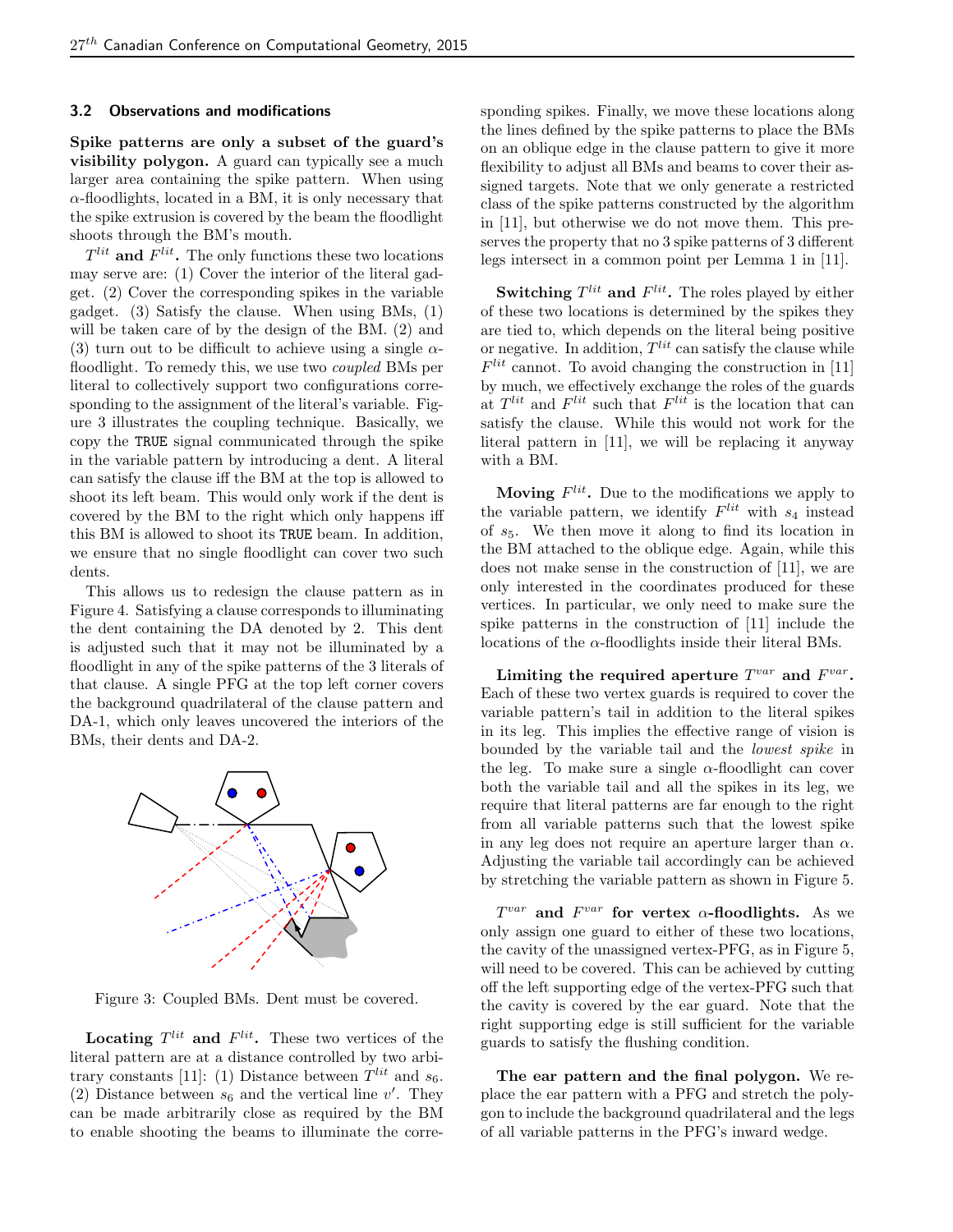

Figure 4: Clause Gadget. Circles highlight the neighborhoods of  $T^{lit}(l_j(c_i))$  computed in [11].



Figure 5: Variable Gadget. The spike to the left and the lowest spike in each leg must fit in the wedges of the PFGs.



Figure 6: Rough sketch of the final construction.

#### 4 Inapproximability results

Using this construction for PFIP, we get that the PFIP instance can be covered by  $44m + 3n + 2$  point  $\alpha$ floodlights iff the FOM-3SAT instance is satisfiable. For FIP, the number is  $19m + n + 1$ . This provides an alternative proof that both problems are NP-hard. The if part is a straightforward mapping from Lemma 2 in [11], observing the number of  $\alpha$ -floodlights required for each gadget. The only if part is obtained by observing that all variable patterns will have exactly one  $\alpha$ -floodlight in such solutions, which yields a satisfying assignment.

Updating the construction of [11], per 3.2, preserves all its relevant properties. In particular, at most two spike patterns belonging to two different legs intersect.

Now, we may find an  $\epsilon$ -approximate solution S to a given FOM-3SAT instance  $I$  by reducing it to an RFIP instance  $I'$ , computing an  $\epsilon'$ -approximate solution  $S'$ of  $I'$  and then transforming  $S'$  into  $S$ . We develop a transformation process similar to the one described in [11], which we could not fit here due to space constraints. This amounts to a gap-preserving reduction from FOM-3SAT to RFIP. Since the former is MAXSNPcomplete, this shows RFIP is APX-hard.

As we managed to stay close to the construction in [11], we carry over a close equivalent of their Lemma 3 and Theorem 1. With that, unless  $P = NP$ , no polynomial time approximation algorithm for RPFIP can achieve an approximation ratio of

$$
\frac{44m + 3n + 2 + \epsilon m}{44m + 3n + 2} = 1 + \frac{\epsilon m}{44m + 3n + 2} \ge 1 + \frac{\epsilon}{54}.
$$

This yields Theorem 10. As pointed out in [11], since there will be no floodlights added in the transformation of a given solution of RFIP, we would get a slightly bigger constant for the inapproximability of RFIP than the constant of RPFIP and Theorem 9 follows.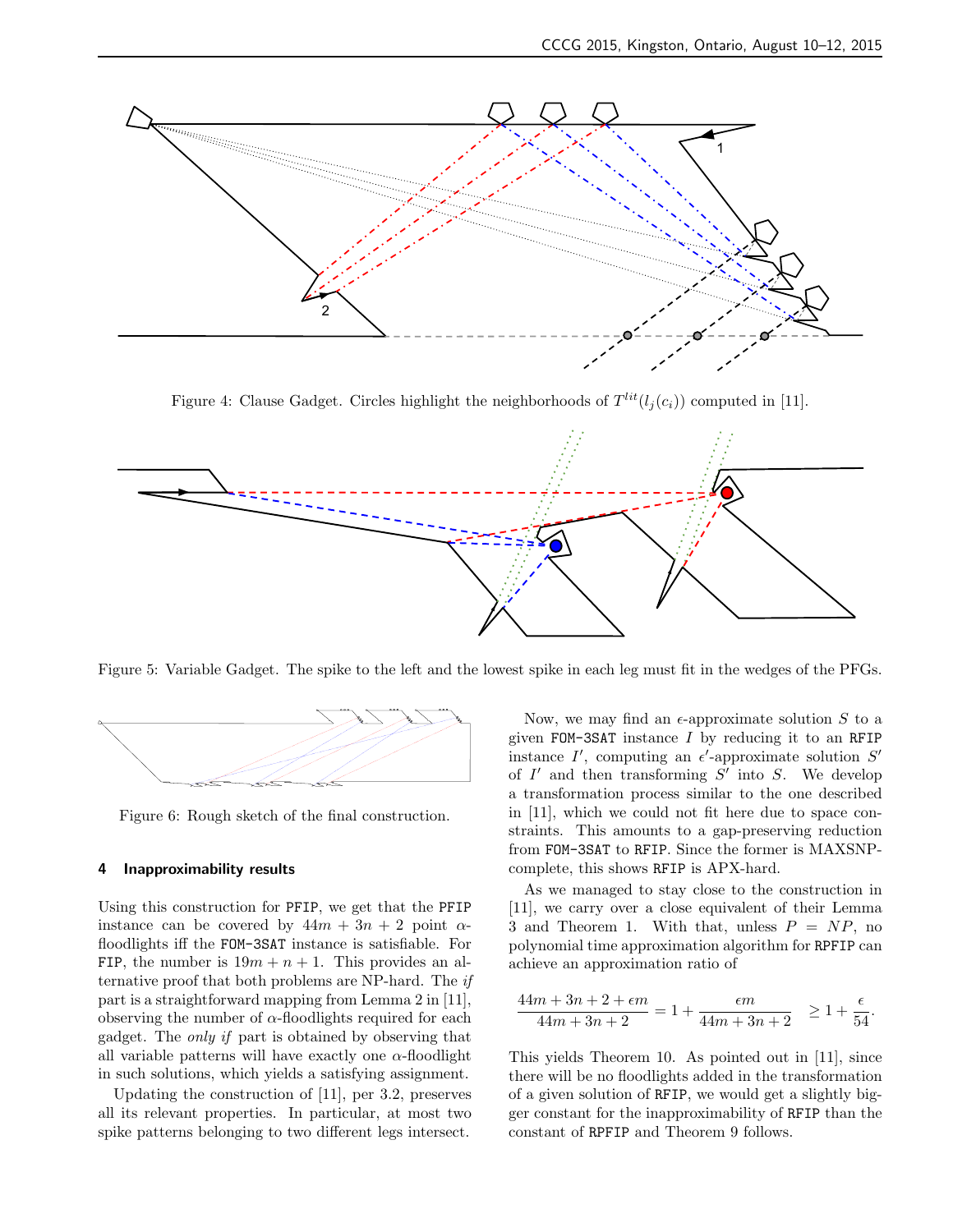# 5 Conclusion

In this paper, we resolved the hardness and inapproximability of two classical  $\alpha$ -floodlight illumination problems for both vertex and point floodlights. We observed that many earlier constructions for 360◦ guards, only required guards to cover specific regions in the construction. We exploit this to present a structured update of such constructs to work for guards with limited angle of view. We gave two examples of this process by presenting APX-hardness proofs for vertex and point  $\alpha$ -floodlight polygon illumination problems for simple polygons. A flushing restriction is introduced to avoid dealing with arbitrary orientations of floodlights and allow polynomial-time verification and gap-preserving reduction. We believe that similar approaches can be used to carry over more results for  $360°$  guards to  $\alpha$ floodlights which can greatly help the ongoing work in sensor networks and smart surveillance.

## Acknowledgement

This work was made possible by NPRP grant  $#$  4-463-2-172 from the Qatar National Research Fund (a member of Qatar Foundation). The statements made herein are solely the responsibility of the authors.

## References

- [1] Y. Amit, J. S. Mitchell, and E. Packer. Locating guards for visibility coverage of polygons. International Journal of Computational Geometry & Applications, 20(05):601–630, 2010.
- [2] J. Bagga, L. Gewali, and D. Glasser. The complexity of illuminating polygons by alpha-flood-lights. In CCCG, pages 337–342. Carleton University Press, 1996.
- [3] P. Bose, L. Guibas, A. Lubiw, M. Overmars, D. Souvaine, and J. Urrutia. The floodlight problem. International Journal of Computational Geometry & Applications, 7(01n02):153–163, 1997.
- [4] A. Bottino and A. Laurentini. A nearly optimal algorithm for covering the interior of an art gallery. volume 44, pages 1048–1056. Elsevier, 2011.
- [5] B. Brodén, M. Hammar, and B. J. Nilsson. Guarding Lines and 2-Link Polygons is APX-hard. In CCCG, 2001.
- [6] M. Cary, A. Rudra, A. Sabharwal, and E. Vee. Floodlight illumination of infinite wedges. Computational Geometry, 43(1):23–34, 2010.
- [7] F. Contreras, J. Czyzowicz, E. Rivera-Campo, and J. Urrutia. Optimal floodlight illumination of stages. In Proceedings of the Fourteenth Annual Symposium on Computational Geometry, SCG '98, pages 409–410, New York, NY, USA, 1998. ACM.
- [8] J. C. Culberson and R. A. Reckhow. Covering polygons is hard. In FOCS, pages 601–611, 1988.
- [9] J. Czyzowicz, S. Dobrev, B. Joeris, E. Kranakis, D. Krizanc, J. Maňuch, O. Morales-Ponce, J. Opatrny, L. Stacho, and J. Urrutia. Monitoring the plane with rotating radars. Graphs and Combinatorics, 31(2):393– 405, 2015.
- [10] A. Efrat and S. Har-Peled. Guarding galleries and terrains. Information processing letters, 100(6):238–245, 2006.
- [11] S. Eidenbenz, C. Stamm, and P. Widmayer. Inapproximability results for guarding polygons and terrains. Algorithmica, 31(1):79–113, 2001.
- [12] S. J. Eidenbenz and P. Widmayer. An approximation algorithm for minimum convex cover with logarithmic performance guarantee. SIAM Journal on Computing, 32(3):654–670, 2003.
- [13] D. Eppstein, M. T. Goodrich, and N. Sitchinava. Guard placement for efficient point-in-polygon proofs. In Proceedings of the twenty-third annual Symposium on Computational geometry, SCG '07, pages 27–36. ACM, 2007.
- [14] V. Estivill-Castro and J. Urrutia. Optimal floodlight illumination of orthogonal art galleries. In CCCG, pages 81–86, 1994.
- [15] C. Fragoudakis, E. Markou, and S. Zachos. Maximizing the guarded boundary of an art gallery is APXcomplete. Computational Geometry, 38(3):170–180, 2007.
- [16] H. Ito, H. Uehara, and M. Yokoyama. Np-completeness of stage illumination problems. In Discrete and Computational Geometry, pages 158–165. Springer, 2000.
- [17] J. King. Fast vertex guarding for polygons with and without holes. Computational Geometry,  $46(3):219$ 231, 2013.
- [18] D.-T. Lee and A. Lin. Computational complexity of art gallery problems. IEEE Transactions on Information Theory, 32(2):276–282, 1986.
- [19] E. Markou, C. Fragoudakis, and S. Zachos. Approximating visibility problems within a constant. In 3rd Workshop on Approximation and Randomization Algorithms in Communication Networks, Rome, pages 91– 103, 2002.
- [20] J. O'Rourke. Art Gallery Theorems and Algorithms. Oxford University Press, Inc., New York, NY, USA, 1987.
- [21] T. Shermer. Recent results in art galleries [geometry]. Proceedings of the IEEE, 80(9):1384–1399, Sep 1992.
- [22] A. Spillner and H.-D. Hecker. Minimizing the size of vertexlights in simple polygons. Mathematical Logic Quarterly, 48(3):447–458, 2002.
- [23] W. Steiger and I. Streinu. Illumination by floodlights. Computational Geometry, 10(1):57–70, 1998.
- [24] J. Urrutia et al. Art gallery and illumination problems. Handbook of computational geometry, pages 973–1027, 2000.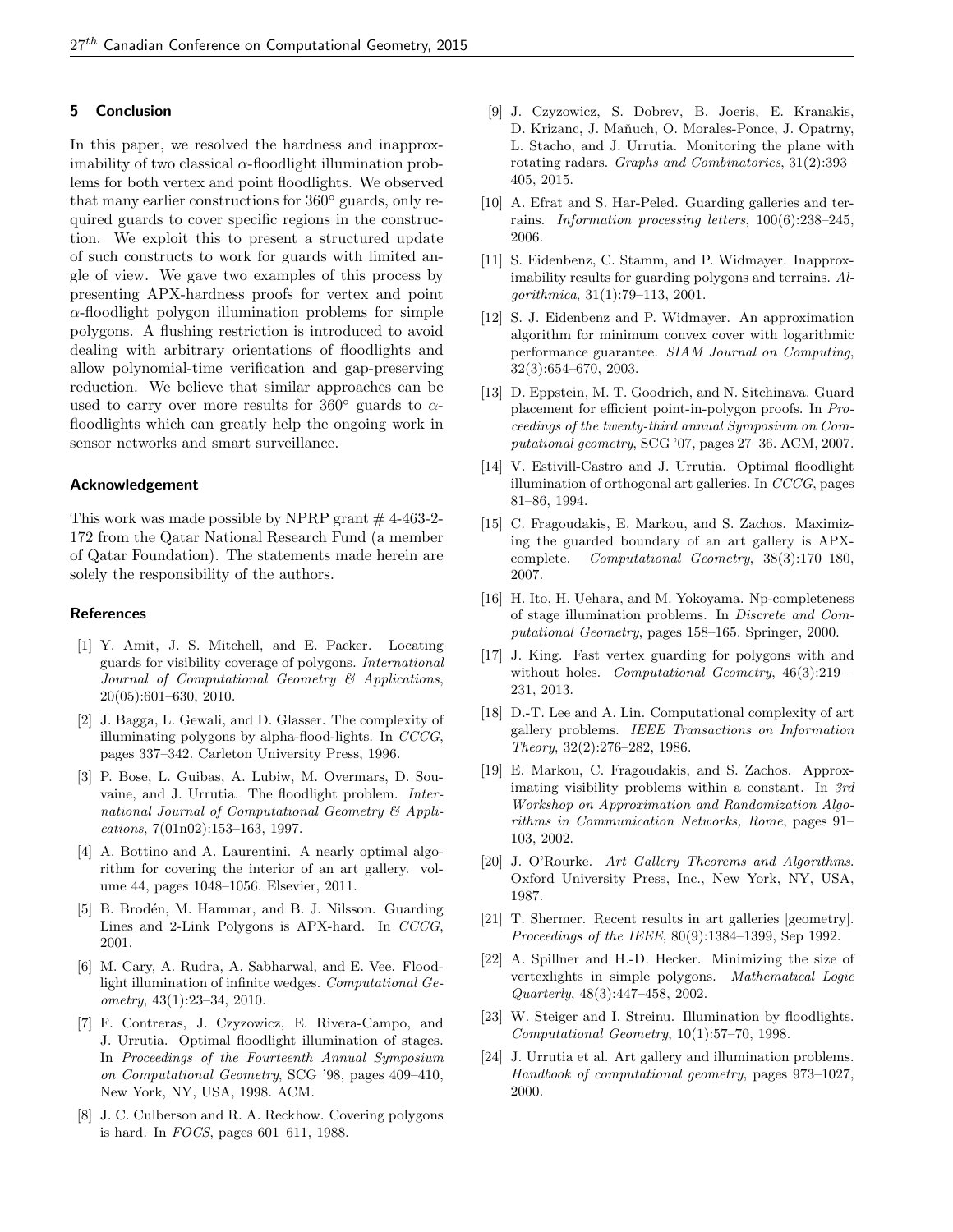## Appendix A: Additional Figures

We include additional figures to aid our description of the gadgets we created.



Figure 7: Demonstration of the flexibility of the BM.



Figure 8: The BVG of [2] updated with PFGs.

#### Appendix B:  $\alpha$ -Floodlights with  $\alpha \geq \pi$

(Subsection 3.2) To motivate the intuition for the modifications we applied to the construction of [11], we informally discuss the case when  $\alpha \geq \pi$ .

Define RFIP<sup> $\geq \pi$ </sup> and RPFIP<sup> $\geq \pi$ </sup> to be the restriction of these α-floodlight illumination problems with  $\alpha \geq \pi$ . We can easily extend the construction in [11] to show similar inapproximability results for these two problems. The key idea is to ensure that all elements required to be covered by a given guard location lies in a half-plane defined by a line passing through this location.

We can ensure the ear guard only looks *down* by attaching its ear to the left edge, instead of the top one. For  $T^{lit}$ , we smooth out the right pockets of the clause pattern and introduce a second ear at the bottom side of the polygon, right below the first ear, that looks up so it can cover the right side of all clause patterns.  $F^{lit}$  can be moved to the same edge of the literal pattern as  $T^{lit}$  by introducing a little bend to it to create a new *convex* vertex, such that  $F^{lit}$  can still cover the entire literal pattern and its spike, but not satisfy the clause. Finally,  $T^{var}$  and  $F^{var}$  need only cover the half-plane below the line connecting them to the point w, which requires no change.

## Appendix C: How we computed the numbers

The construction we created in Section 3, by modifying the one given in [11] uses the following gadgets:

- 1. Ear gadget: 1 PFG.
- 2. Literal gadget: 2 BMs.
- 3. Clause: 3 literal gadgets  $+1$  PFG = 6 BMs  $+1$  PFG.
- 4. Variable gadget: 2 PFGs.

Note that the PFGs in the variable gadget need not be activated, i.e., receive a floodlight at their inward wedge is optional. All other PFGs must be activated. For FIP, we use 3 vertex  $\alpha$ -floodlights per BM and 1  $\alpha$ -floodlight for PFGs. The number of vertex  $\alpha$ -floodlights required to *operate* the gadgets is

$$
1 + (6 \times 3 + 1)m + 1 \times n = 19m + n + 1. \tag{1}
$$

For PFIP, we use 7  $\alpha$ -floodlights per BM, 2  $\alpha$ -floodlights per *active* PFG and 1  $\alpha$ -floodlight per *inactive* PFG. The number of  $\alpha$ -floodlights required to *operate* the gadgets is

$$
2 + (6 \times 7 + 2)m + 3 \times n = 44m + 3n + 2. \tag{2}
$$

#### Appendix D: Transformation of a feasible solution

Following the lines of the transformation process in [11] we move  $\alpha$ -floodlights in such a way that the set of DAs that a floodlight sees changes in only one of two ways: either more arrows are included or it is ensured that another floodlight, possibly added to the solution, covers any arrows removed from this set.

With that, the  $\alpha$ -floodlights in a given solution  $S'$  computed for the RFIP instance  $I'$  are moved as follows:

- 1. Determine the, at least, 2 floodlights that cover the ear PFG and move them to the standard PFG configuration. In addition to the PFG itself, this also ensures that the legs of all variable patterns are covered.
- 2. For each clause pattern, determine the, at least, 2 floodlights that cover its PFG and move them to the standard PFG configuration. In addition to the PFG itself, this also ensures that the clause pattern, except for the dent denoted by arrow 2 in Figure 4, is entirely covered.
- 3. For each BM, there will be at least 7 floodlights inside it. We start with the, at least 6, floodlights that do not illuminate any part of the mouth. We move these 6 to illuminate the interior of the BM, except for the mouth, by the configurations shown in Figure 2. Any remaining floodlights that do not illuminate any part of the mouth are moved to the red configuration, i.e., such that they illuminate the entire mouth, the associated dent and spike, if one is associated with the BM at hand, corresponding to setting the literal to TRUE. For floodlights that illuminate parts of the mouth, there will be three cases:
	- (a) If the floodlight also illuminates the DA associated with a FALSE assignment, we move it to the blue configuration, i.e., such that it illuminates the entire mouth and spike corresponding to setting the literal to FALSE.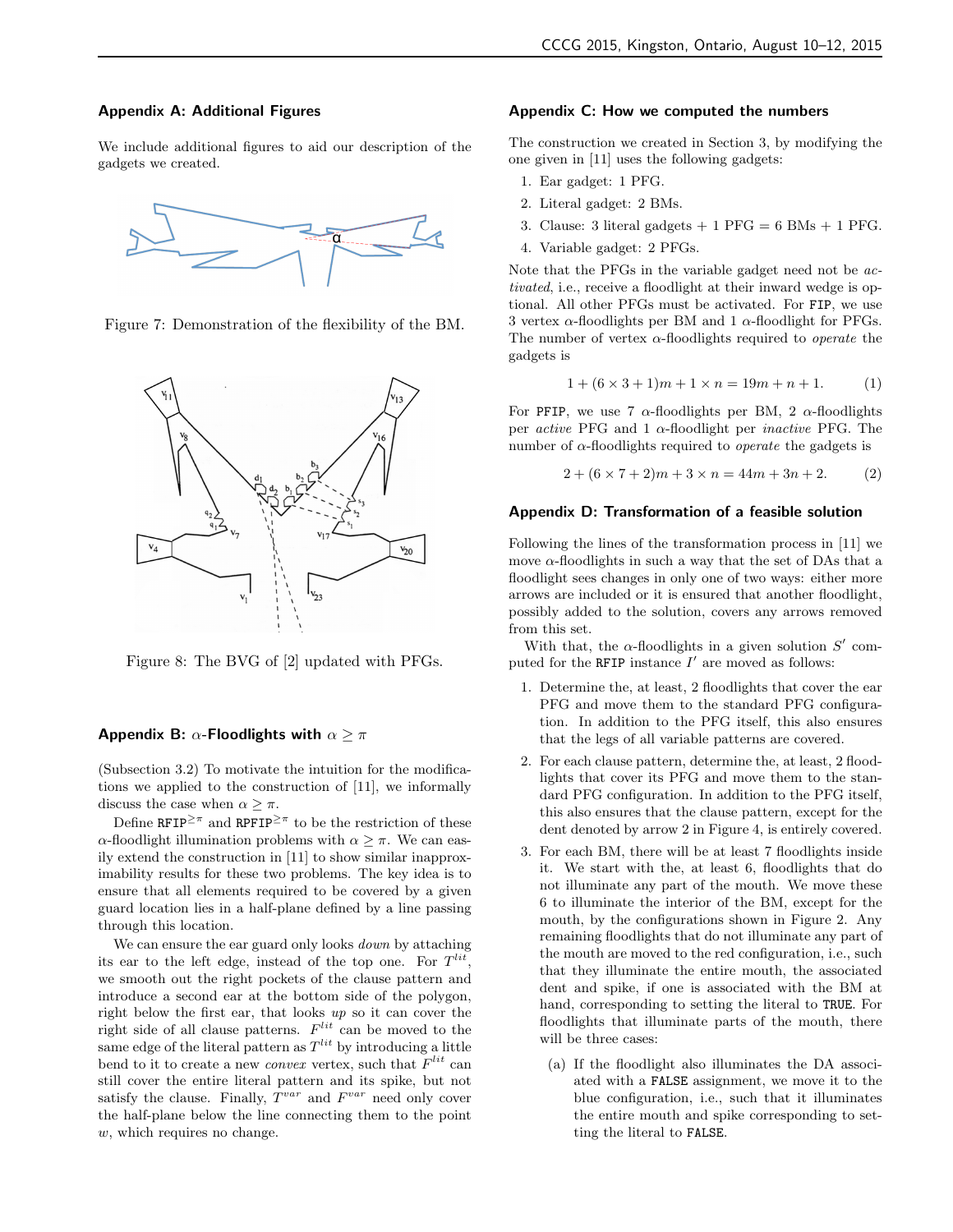- (b) If the floodlight also illuminates the DA associated with a TRUE assignment, we move it to the red configuration.
- (c) If the floodlight does not illuminate any DAs, we move it to the red configuration.
- 4. If a BM has more than one floodlight in either the red or blue configurations, we leave only one and move the extra floodlights to the configuration of the same color in the variable pattern of its variable.
- 5. If a BM has floodlights in both the red and blue configurations, switch all BMs of its variable to the red configuration and move the, at least one, extra floodlights to the red configuration in its variable pattern. If there is already a floodlight there, move the extra floodlights to the blue configuration instead. This ensures that all dents and spikes associated with this variable are illuminated. In addition, any clause dents that were illuminated in the input solution by floodlights in any gadget of this variable are still illuminated.
- 6. For floodlights inside a clause pattern but outside any BM or PFG, we have a number of cases. As shown in Figure 9, we need to consider floodlight configurations within the intersection of cones belonging to different dents. Observe the following: (a) The literal dents are set up such that no two can be illuminated by a single floodlight. (b) The design of the BM and the steps thus far outlined in the transformation process ensure that all BMs will have a floodlight in at least one of the red or blue configurations. (c) The PFG illuminates the entire clause pattern except for the dents and DA-2. .
	- Cases 1 and 4: Even if the floodlight can illuminate the DAs of both the literal dent and clause dent, the BM above associated with the dent in question must also be able to illuminate at least one of the two DAs. As such, it suffices to move the floodlight to the unoccupied configuration in this BM, if any.
	- Cases 2 and 3: Similar to the previous case, even if the floodlight can illuminate the DAs of both the literal dent and the spike, the BM must be able to illuminate at least one. Likewise, the floodlight is moved to the unoccupied configuration of the BM, if any.
	- Cases 5 and 6: Since the floodlight may be able to illuminate the DAs of both a literal dent and a spike belonging to a different literal, we will need to add a floodlight and move one to illuminate the spike from its corresponding configuration in the BM and move the other to illuminate the literal dent from the red configuration of its BM.
	- Cases 7, 8 and 9: Such floodlights may illuminate the DA of the clause dent or the spikes of some literal. By moving these floodlights to the corresponding configuration in the BM associated with the DA, we can still illuminate it.
- 7. For each variable pattern, move the floodlight that sees the DA of the variable pattern to the red configuration,



Figure 9: Additional cases for floodlight placement.

if it also lies in a spike pattern containing the red point. Otherwise, move it to the blue configuration.

- 8. Move all floodlights that cover a single spike to the red or blue point of the spike pattern of that spike.
- 9. If a floodlight illuminates DAs of two spike pattens that connect literals to two different legs of variable patterns, add a floodlight and move one floodlight each to the two red or blue points of the variable patterns of these two spikes.

This is the only case where we *add* an  $\alpha$ -floodlight and increase the cost of the solution. Note that because of Lemma 1 [11], no floodlight can see the DAs of three spike patterns that belong to three different legs.

10. Any floodlights that can be removed without leaving any DA uncovered are moved, and fixed, to any red or blue point of any variable pattern, if there is no floodlight there already.

We iterate this process until the locations of all floodlights are fixed. One can verify that the transformed solution of  $S''$  is still a feasible solution of  $I'$  as any element which was covered in  $S'$  remains covered in  $S''$ . To obtain the solution S of the FOM-3SAT instance  $I$  using  $S''$ , we set the truth values of the variables as follows. For variable  $x_k$ , if the corresponding variable pattern only has floodlights at the blue point, we set it to False. If it has only floodlights at the red point, we set it to True. If it has floodlights at both points, we assign  $x_k$  in such a way that makes the majority of its, at most 5, literals True.